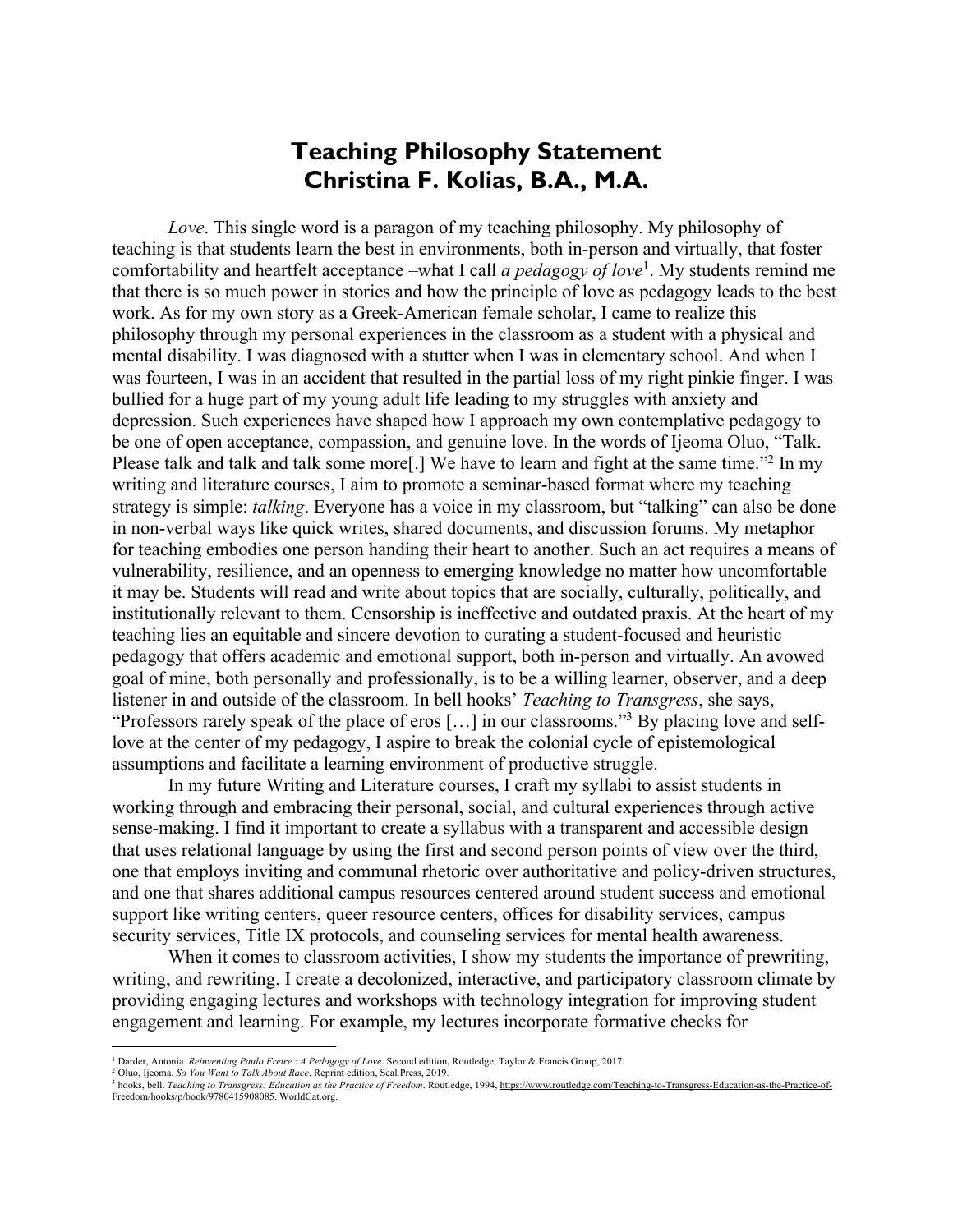understanding like pausing for reflection questions where students break into small pair-share groups for further inquiry and collaboration. Such questions are formulated in a way that allows students to bring in their lived experiences and cultures to connect with early modern topics. I also integrate various aspects of technology where students can work and communicate with multiple modalities and forms of expression. I like to use polling so students can express opinions or an interest in further content development in a discreet way. Depending on student need, I provide opportunities outside of class to host workshops on writing-oriented topics like thesis formation, quote integration, and researching with integrity. I provide equal opportunities for verbal and written engagement based on student comfortability and learning preferences, which is how polling serves as another form of engagement. I set aside time for peer review essay sessions equipped with guided handouts and self-evaluation questions to assist students in their transition from process to product while fostering a sense of community and support. I facilitate students' talents in a way that allows them to trust their own rhetorical choices and build confidence in their skillset.

With this in mind, my approach to grading in non-punitive. I aim to create a circular, transdisciplinary, and all-encompassing pedagogy that is productive over destructive. I view grammar as a lower-level concern, but it is a skill I will support my students in mastering. I provide ample constructive feedback on papers that is meaningful to the learner by using analytic rubrics focused on development, competent performance, and future mastery. Analytic rubrics make way to give feedback on various stages of performance where students might be in different developmental phases. Thus, I am devoted to seeking out efficient tools to teach writing and literature in a way that moves beyond single stories, homogeneity, and the coloniality of language rooted in difference.

In order to create an inclusive learning environment, I want my students to see that I prioritize content over prejudice when it comes to my assessment methods. With this in mind, it is my strategy that my students turn all of their essays in with their names omitted from the first page to ensure complete anonymity. This is my way of showing my students that we can fight and dismantle oppression in all its forms. This is my way of showing my students that I am devoted to teaching with integrity and teaching with an equitable appreciation to every student's uniqueness and contributions. Another way I promote inclusion in my classroom is through assembling a diverse reading list from BIPOC male and female forms of scholarship in the twenty-first century. When I teach authors like John Bunyan, William Shakespeare, John Milton, or Edmund Spenser, I accompany the discussion with a plurality of perspectives. For example, if I were to teach one of Shakespeare's early tragedies like *Titus Andronicus* with themes of female trauma, rape, disability, and racism, I would assign scholar David Sterling Brown who analyzes the play through a lens of CRT and Black Lives Matter<sup>4</sup>, and compliment it with a scholar like Francesca T. Royster who argues that "whiteness" is instead the "alien" race in the play<sup>5</sup>. By doing so, we work towards escaping the single-story model of education by exhibiting that there is not just one way of thinking, being, and knowing. This simple, yet transformative approach to reimagining education allows us to dismantle binary thinking by setting a liberatory precedent that all perspectives and identities are welcome and honored to foster multicultural edification.

As an early modern scholar, I extend my research to the world of feminine psychology, which was coined by psychoanalyst Karen Horney who saw a need to give women a voice and perspective in a time of Freud's male-dominated psychology. Similar to Horney, I aim to use my

<sup>4</sup> Brown, David Sterling. "Is Black So Base a Hue?": Black Life Matters in Shakespeare's Titus Andronicus." *Early Modern Black Studies*, forthcoming.<br><sup>5</sup> Royster, Francesca T. "White-Limed Walls: Whiteness and Gothic Ext